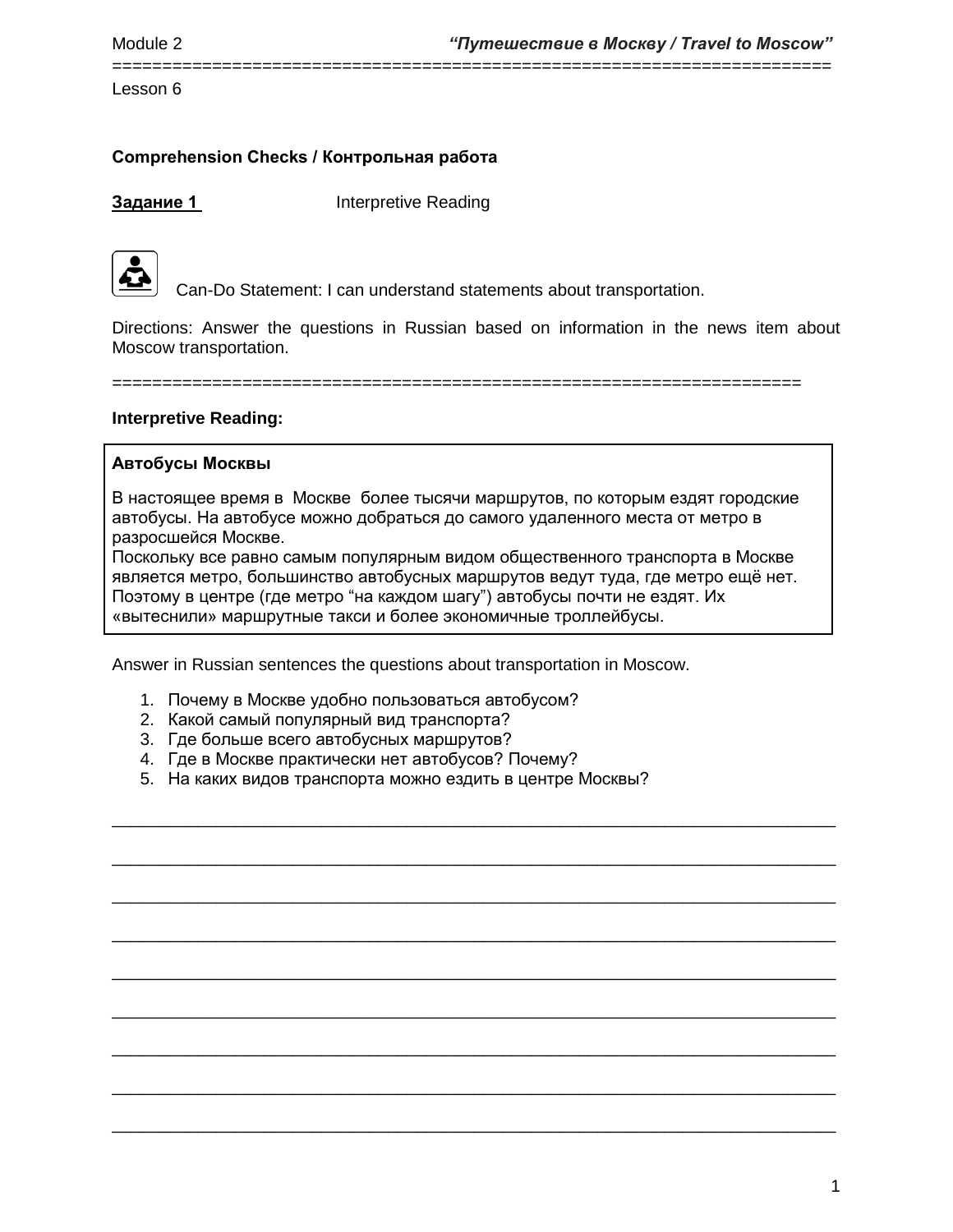Lesson 6

# **Задание 2**

Can-do statement: I can talk about plans for an outing. (IS)

Planning an excursion

Directions: Сall a partner to plan an excursion in Moscow or in your town. Take turns asking questions such as when to go, what the weather forecast is, where to go, how to get there, what you can do or see there, where and what you can eat, what to bring, where to meet, how much time to spend on the excursion, what to do afterwards.

========================================================================

Some expressions that you and your partner might want to include:

Ты не хочешь....?

Что можно увидеть....?

На каком виде транспорта....?

Где встретиться?

В котором часу?

Что нужно взять с собой?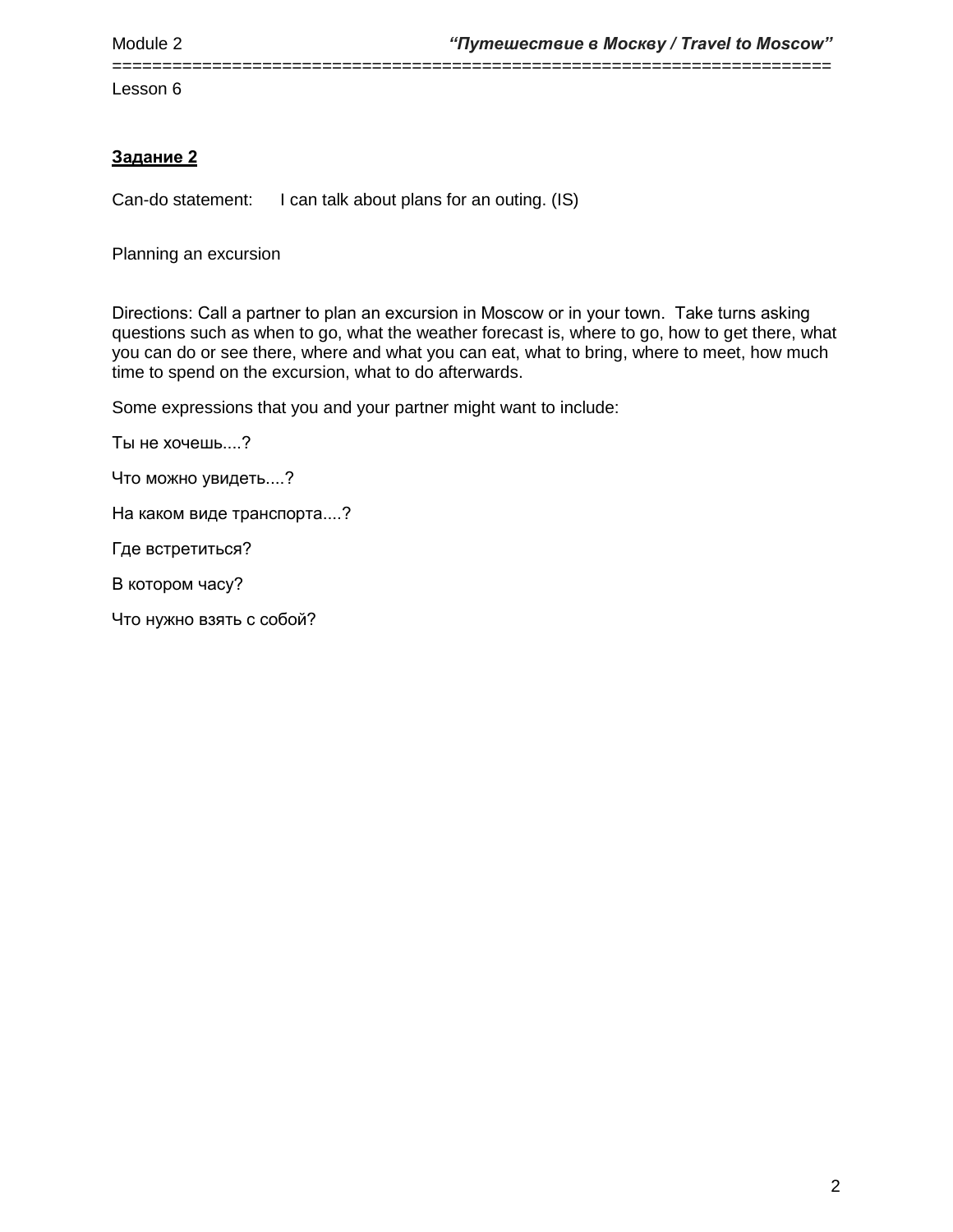Lesson 6

## **Задание 3** Первые впечатления о Москве

Сan-do statement at IL level: I can write a short article that includes information about my first impressions of Moscow.

========================================================================

Directions: You have been asked to contribute another short article for the online newspaper at Dasha's mother's school. They are curious to find out about your first impressions of Moscow and life with Dasha's family. Write 300-350 words about your arrival and your first weeks in Moscow, based on what you have seen in the e-blog messages. Your article should include brief descriptions and information on the following topics: Прибытие в Москву, аэропорт, дорога и транспорт домой, дома у Кузнецовых, экскурсии по Москве и Московский транспорт.

\_\_\_\_\_\_\_\_\_\_\_\_\_\_\_\_\_\_\_\_\_\_\_\_\_\_\_\_\_\_\_\_\_\_\_\_\_\_\_\_\_\_\_\_\_\_\_\_\_\_\_\_\_\_\_\_\_\_\_\_\_\_\_\_\_\_\_\_\_\_\_\_\_\_

\_\_\_\_\_\_\_\_\_\_\_\_\_\_\_\_\_\_\_\_\_\_\_\_\_\_\_\_\_\_\_\_\_\_\_\_\_\_\_\_\_\_\_\_\_\_\_\_\_\_\_\_\_\_\_\_\_\_\_\_\_\_\_\_\_\_\_\_\_\_\_\_\_\_

\_\_\_\_\_\_\_\_\_\_\_\_\_\_\_\_\_\_\_\_\_\_\_\_\_\_\_\_\_\_\_\_\_\_\_\_\_\_\_\_\_\_\_\_\_\_\_\_\_\_\_\_\_\_\_\_\_\_\_\_\_\_\_\_\_\_\_\_\_\_\_\_\_\_

\_\_\_\_\_\_\_\_\_\_\_\_\_\_\_\_\_\_\_\_\_\_\_\_\_\_\_\_\_\_\_\_\_\_\_\_\_\_\_\_\_\_\_\_\_\_\_\_\_\_\_\_\_\_\_\_\_\_\_\_\_\_\_\_\_\_\_\_\_\_\_\_\_\_

\_\_\_\_\_\_\_\_\_\_\_\_\_\_\_\_\_\_\_\_\_\_\_\_\_\_\_\_\_\_\_\_\_\_\_\_\_\_\_\_\_\_\_\_\_\_\_\_\_\_\_\_\_\_\_\_\_\_\_\_\_\_\_\_\_\_\_\_\_\_\_\_\_\_

\_\_\_\_\_\_\_\_\_\_\_\_\_\_\_\_\_\_\_\_\_\_\_\_\_\_\_\_\_\_\_\_\_\_\_\_\_\_\_\_\_\_\_\_\_\_\_\_\_\_\_\_\_\_\_\_\_\_\_\_\_\_\_\_\_\_\_\_\_\_\_\_\_\_

\_\_\_\_\_\_\_\_\_\_\_\_\_\_\_\_\_\_\_\_\_\_\_\_\_\_\_\_\_\_\_\_\_\_\_\_\_\_\_\_\_\_\_\_\_\_\_\_\_\_\_\_\_\_\_\_\_\_\_\_\_\_\_\_\_\_\_\_\_\_\_\_\_\_

\_\_\_\_\_\_\_\_\_\_\_\_\_\_\_\_\_\_\_\_\_\_\_\_\_\_\_\_\_\_\_\_\_\_\_\_\_\_\_\_\_\_\_\_\_\_\_\_\_\_\_\_\_\_\_\_\_\_\_\_\_\_\_\_\_\_\_\_\_\_\_\_\_\_

\_\_\_\_\_\_\_\_\_\_\_\_\_\_\_\_\_\_\_\_\_\_\_\_\_\_\_\_\_\_\_\_\_\_\_\_\_\_\_\_\_\_\_\_\_\_\_\_\_\_\_\_\_\_\_\_\_\_\_\_\_\_\_\_\_\_\_\_\_\_\_\_\_\_

\_\_\_\_\_\_\_\_\_\_\_\_\_\_\_\_\_\_\_\_\_\_\_\_\_\_\_\_\_\_\_\_\_\_\_\_\_\_\_\_\_\_\_\_\_\_\_\_\_\_\_\_\_\_\_\_\_\_\_\_\_\_\_\_\_\_\_\_\_\_\_\_\_\_

\_\_\_\_\_\_\_\_\_\_\_\_\_\_\_\_\_\_\_\_\_\_\_\_\_\_\_\_\_\_\_\_\_\_\_\_\_\_\_\_\_\_\_\_\_\_\_\_\_\_\_\_\_\_\_\_\_\_\_\_\_\_\_\_\_\_\_\_\_\_\_\_\_\_

You may want to make use of the following constructions in writing your article:

Интересно, что....

Меня удивило/удивила...

Мне нравится....

Я узнал/узнала...

Я хочу больше узнать о....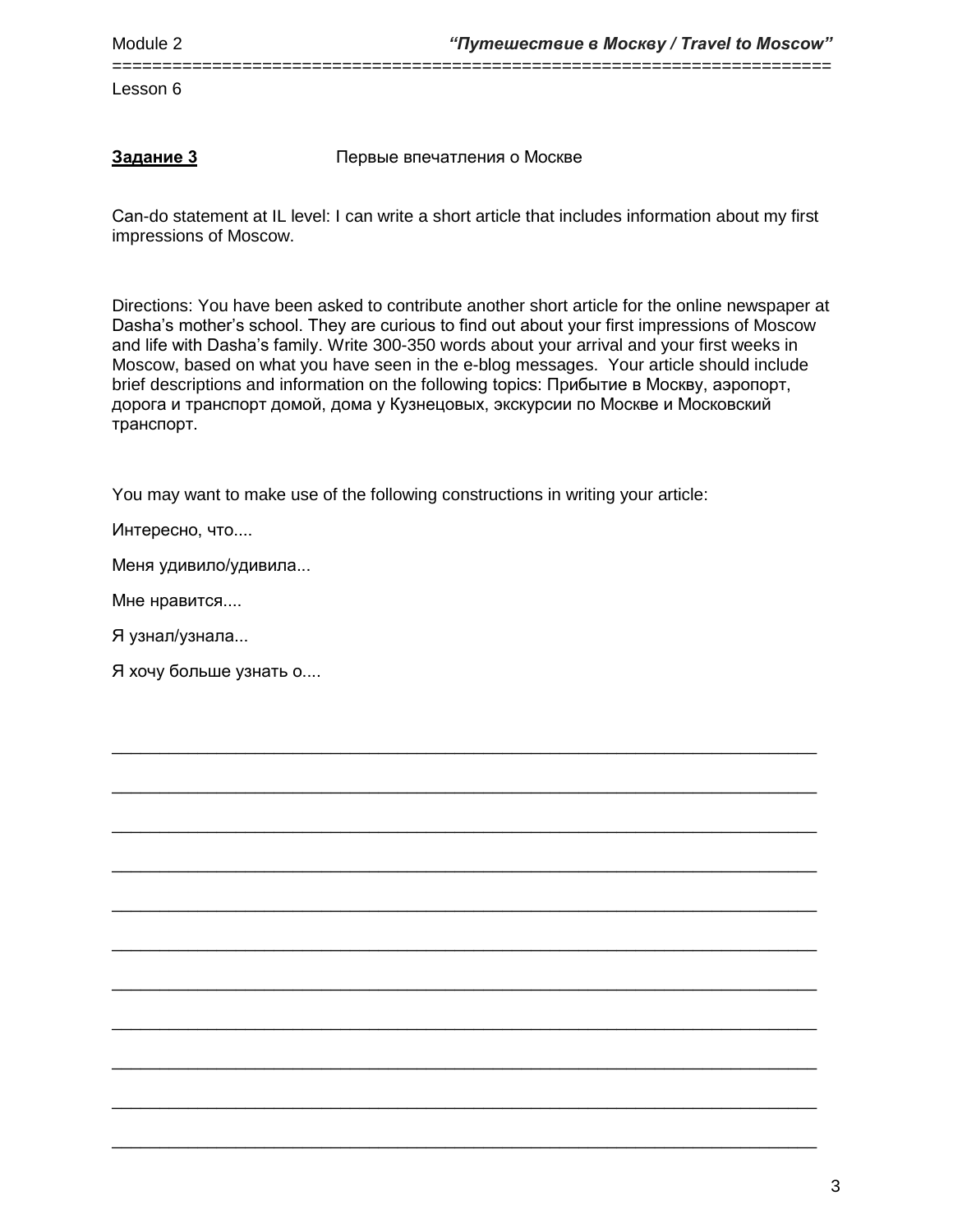| ============= |  |  | == |
|---------------|--|--|----|
| Lesson 6      |  |  |    |
|               |  |  |    |
|               |  |  |    |
|               |  |  |    |
|               |  |  |    |
|               |  |  |    |
|               |  |  |    |
|               |  |  |    |
|               |  |  |    |
|               |  |  |    |
|               |  |  |    |
|               |  |  |    |
|               |  |  |    |
|               |  |  |    |
|               |  |  |    |
|               |  |  |    |
|               |  |  |    |
|               |  |  |    |
|               |  |  |    |
|               |  |  |    |
|               |  |  |    |
|               |  |  |    |
|               |  |  |    |
|               |  |  |    |
|               |  |  |    |
|               |  |  |    |
|               |  |  |    |
|               |  |  |    |
|               |  |  |    |
|               |  |  |    |
|               |  |  |    |
|               |  |  |    |
|               |  |  |    |
|               |  |  |    |
|               |  |  |    |
|               |  |  |    |
|               |  |  |    |
|               |  |  |    |
|               |  |  |    |
|               |  |  |    |
|               |  |  |    |
|               |  |  |    |
|               |  |  |    |
|               |  |  |    |
|               |  |  |    |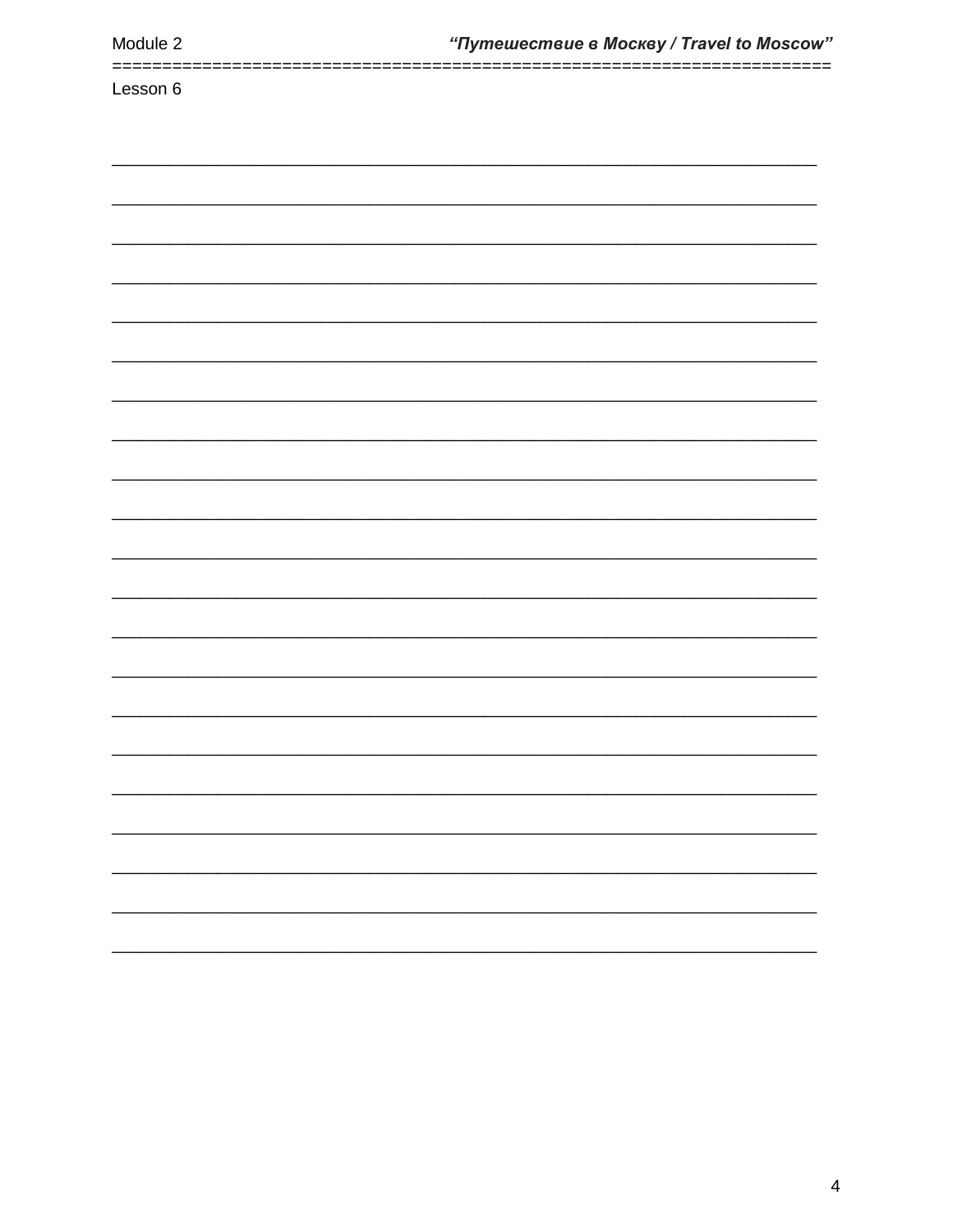Lesson 6

# **STUDENT PROGRAM LEARNING PLAN**



*Module 2 Learning Plan #6*

| Date:                                                                                                                                                                                 |  | <b>Grade Range of Learners:</b> | Pre-college<br>students | <b>Targeted Performance Level:</b> | -IM |
|---------------------------------------------------------------------------------------------------------------------------------------------------------------------------------------|--|---------------------------------|-------------------------|------------------------------------|-----|
| Time Allotted for This Learning Plan:                                                                                                                                                 |  | 90 min                          |                         |                                    |     |
| Lesson Can-Do Statements                                                                                                                                                              |  |                                 |                         |                                    |     |
| Identify specific Lesson Can-Do statement(s) from the Program Can-Do statements in the Curriculum Template<br>(column 2) that are appropriate for and specific to this learning plan. |  |                                 |                         |                                    |     |

========================================================================

I can understand statements about transportation. (IR)

I can write a short article that includes information about my first impressions of Moscow. (PW)

I can talk about plans for an outing. (IS)

*Indicate what learners need to know and understand to meet the Lesson Can-Do statements above.* 

| Culture                       | Content                                                            | Language                                                                                        |
|-------------------------------|--------------------------------------------------------------------|-------------------------------------------------------------------------------------------------|
| <b>Russian transportation</b> | Kinds of transportation in<br><b>Moscow</b>                        | Маршруты автобусов,<br>популярные виды<br>транспорта                                            |
| <b>Making plans in Russia</b> | Finding out about weather,<br>appropriate transport, food,<br>etc. | На каком виде<br>транспорта? Где<br>встретиться? В котором<br>часу? Что нужно взять с<br>собой? |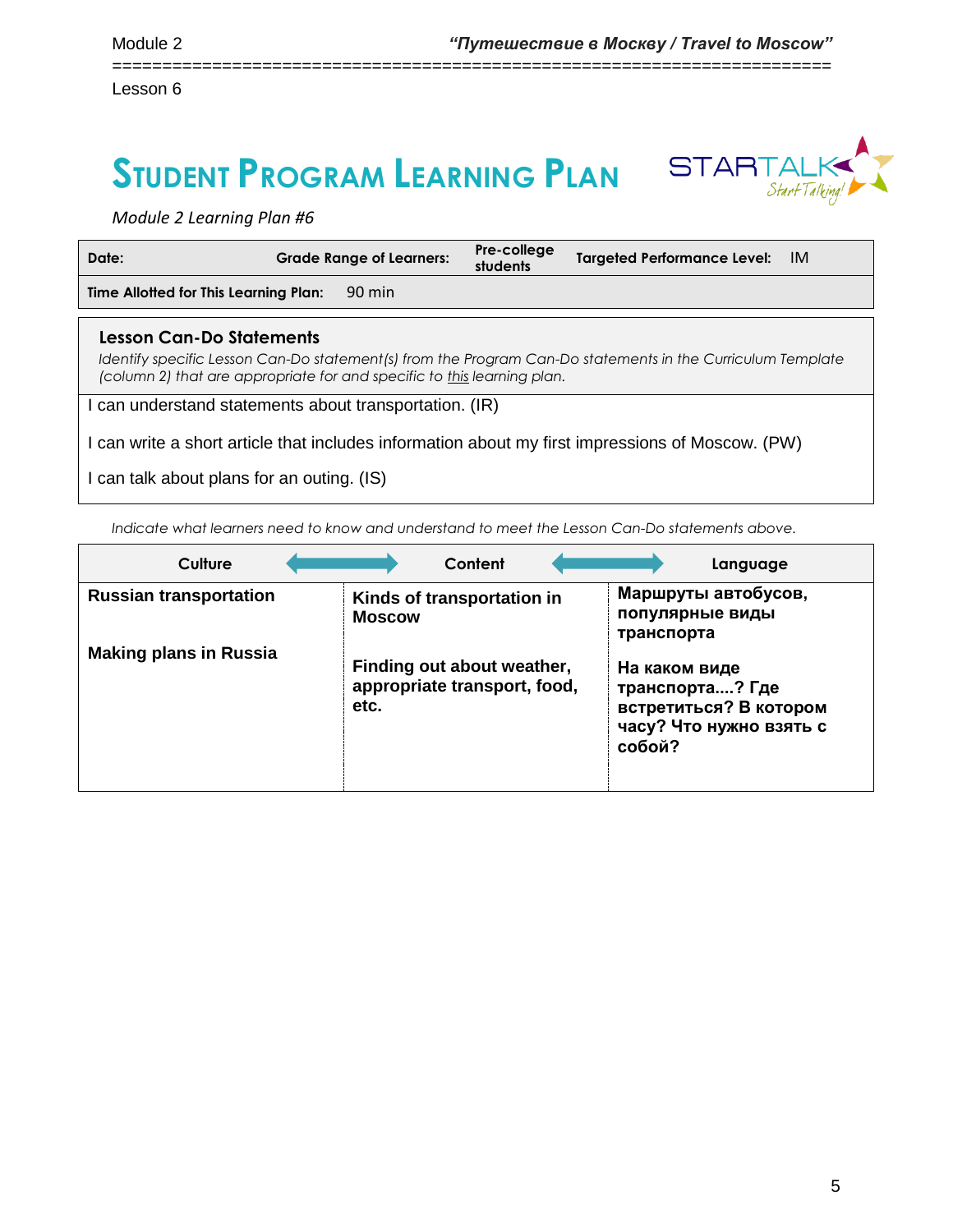========================================================================

Lesson 6

| <b>EPISODE #1</b>                                                 | Number of minutes<br>for this episode: 30                                                                                                                                |
|-------------------------------------------------------------------|--------------------------------------------------------------------------------------------------------------------------------------------------------------------------|
| STAGE 1<br>Lesson Can-Do Statement(s) Addressed: See box<br>above | STAGE 2<br><b>Check for Learning</b><br>Task or activity learners will do to provide evidence<br>that they are making progress toward the Lesson<br>Can-Do statement(s). |
| I can understand statements about<br>transportation. (IR)         | After reading the text the learners will write three<br>facts they learned.                                                                                              |

### **STAGE 3**

#### **Enabling Activities**

*Tasks that lead learners to demonstrate what they can do with what they know.*

Learners will read the news report about Moscow transportation. Then they will complete the tasks. They also might use the questions provided for the text.

#### **Differentiation Strategies**

*Adjustments to instruction or activities to meet learner needs based on age, readiness, process, or output.*

| <b>EPISODE #2</b>                             | Number of minutes<br>for this episode: 30                                                                                        |
|-----------------------------------------------|----------------------------------------------------------------------------------------------------------------------------------|
| STAGE 1                                       | STAGE 2                                                                                                                          |
| Lesson Can-Do Statement(s) Addressed: See box | <b>Check for Learning</b>                                                                                                        |
| above                                         | Task or activity learners will do to provide evidence<br>that they are making progress toward the Lesson<br>Can-Do statement(s). |
| I can talk about plans for an outing. (IS)    | Learners will role play a phone conversation with<br>their partners and make plans.                                              |

#### **STAGE 3**

#### **Enabling Activities**

*Tasks that lead learners to demonstrate what they can do with what they know.*

Learners will call a partner to plan an excursion in Moscow or in their own town. They will take turns asking questions such as when to go, what the weather forecast is, where to go, how to get there, what they can do or see there, where and what they can eat, what to bring, where to meet, how much time to spend on the excursion, what to do afterwards.

#### **Differentiation Strategies**

*Adjustments to instruction or activities to meet learner needs based on age, readiness, process, or output.*